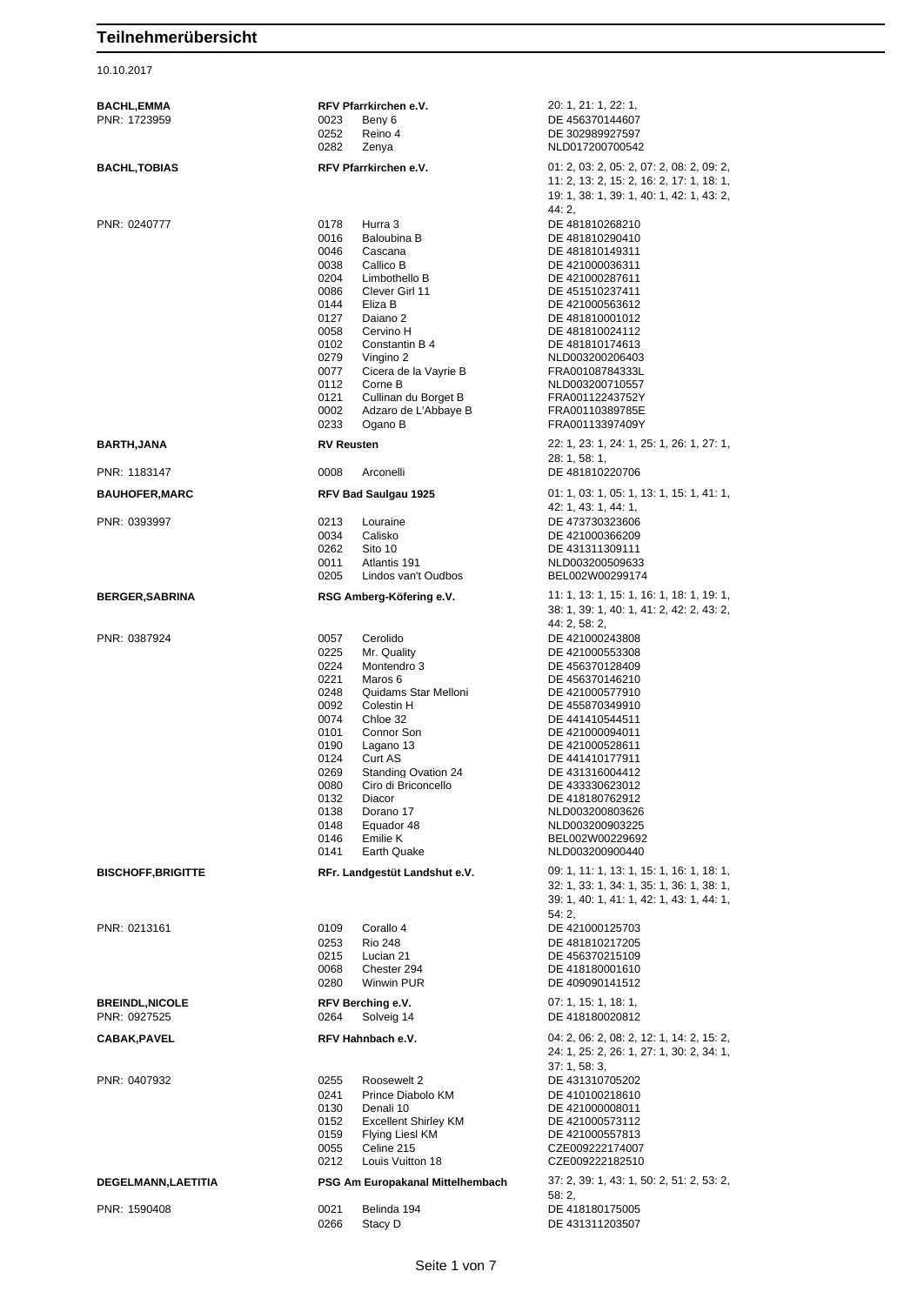10.10.2017

| PNR: 1590408                        | 0244<br>Quatana                                                                                                                                                                                                                                                                   | POL009690026606                                                                                                                                                                                                                       |
|-------------------------------------|-----------------------------------------------------------------------------------------------------------------------------------------------------------------------------------------------------------------------------------------------------------------------------------|---------------------------------------------------------------------------------------------------------------------------------------------------------------------------------------------------------------------------------------|
| <b>DOERING,LISA</b><br>PNR: 0920166 | SV Traktor Cavertitz e. V., Sekt. P<br>0218<br>Mamma Mia 8                                                                                                                                                                                                                        | 29: 1, 30: 1, 31: 1, 32: 1, 36: 1, 58: 1,<br>DE 455879006207                                                                                                                                                                          |
| <b>DRUETSCHEL, ANNIKA</b>           | RC Küps e.V.                                                                                                                                                                                                                                                                      | 02: 1, 24: 1, 27: 1, 28: 1, 29: 1, 31: 1,<br>60:1.                                                                                                                                                                                    |
| PNR: 0960491                        | Cumbl<br>0122                                                                                                                                                                                                                                                                     | DE 473730040312                                                                                                                                                                                                                       |
| <b>DUDIK,STEFAN</b>                 | <b>PSF Munderkingen</b>                                                                                                                                                                                                                                                           | 09: 1, 11: 1, 17: 1, 18: 1, 19: 1, 41: 1,<br>42: 1, 43: 1, 44: 1,                                                                                                                                                                     |
| PNR: 0317858                        | 0049<br>Casscorado<br>0185<br>La Cucaracha 9<br>0034<br>Calisko<br>0032<br>California 105<br>0177<br>Horatio d'Aliso<br>0214<br>Love Affaire Vitseroel<br>0099<br>Conlord Z                                                                                                       | DE 421000119904<br>DE 421000616506<br>DE 421000366209<br>DE 431317307810<br>BEL002W00261309<br>BEL002W00298608<br>BEL015Z55636411                                                                                                     |
| EBERHARDT, DIANA                    | PSG Schweizer Hof e.V.                                                                                                                                                                                                                                                            | 23: 1, 24: 1, 25: 1, 26: 1, 27: 1, 28: 1,                                                                                                                                                                                             |
| PNR: 0150031                        | 0019<br>Batida de Kokowääh<br>0065<br><b>Charlie Pilar</b><br>0194<br>Lara 565<br>0026<br>Bo Girl                                                                                                                                                                                 | 31: 1, 32: 1, 33: 1, 34: 1, 58: 2,<br>DE 431319614808<br>DE 418180004009<br>DE 481810109510<br>IRL414003140267                                                                                                                        |
| <b>EBERHARDT, MELANIE</b>           | PSG Schweizer Hof e.V.                                                                                                                                                                                                                                                            | 06: 1, 07: 1, 08: 1, 39: 1, 41: 1, 42: 1,                                                                                                                                                                                             |
| PNR: 0789531                        | 0019<br>Batida de Kokowääh<br>0065<br><b>Charlie Pilar</b><br>0194<br><b>Lara 565</b><br>0061<br>Chaican<br>Charis E<br>0063<br>0026<br>Bo Girl                                                                                                                                   | 43: 1, 44: 1, 58: 3,<br>DE 431319614808<br>DE 418180004009<br>DE 481810109510<br>DE 431310253613<br>DE 481810037513<br>IRL414003140267                                                                                                |
| <b>EGE,MANFRED</b>                  | <b>RC Blättringen</b>                                                                                                                                                                                                                                                             | 03: 1, 05: 1, 07: 1, 08: 1, 09: 2, 11: 2,<br>13: 2, 15: 1, 17: 2, 18: 2, 19: 2, 37: 2,<br>38: 1, 39: 1, 40: 1, 41: 2, 42: 2, 43: 2,<br>44: 1, 58: 3, 59: 2,                                                                           |
| PNR: 0323116                        | 0284<br>Zoey 7<br>0285<br>ZZ Top Zirkonia<br>0166<br>Georgie's Georgina von Calido<br>0009<br><b>Ares 152</b><br>Georgie's London<br>0167<br>0105<br>Cool Jumping Boy<br>Coriana 49<br>0111<br>Cillarney's Boy<br>0079<br>0168<br>Gimona<br>0170<br>Glasgow 28<br>0257<br>Santima | DE 421000141707<br>DE 421000236707<br>DE 421000235809<br>DE 421000358909<br>DE 418180351909<br>DE 410100428710<br>DE 441413038609<br>DE 473730702312<br>NLD003201103418<br>NLD003201109304<br>CZE009224546110                         |
| EICHLER, PATRICIA                   | <b>RFV Herrenberg</b>                                                                                                                                                                                                                                                             | 20: 1, 21: 1, 22: 1, 23: 1, 24: 1, 25: 1,<br>58:1.                                                                                                                                                                                    |
| PNR: 1702731                        | 0033<br>Calimero 650                                                                                                                                                                                                                                                              | DE 473730288710                                                                                                                                                                                                                       |
| <b>ERNST, ALEXANDER</b>             | RSC Ruttershausen e.V.                                                                                                                                                                                                                                                            | 17: 1, 18: 1, 19: 1, 38: 1, 41: 1, 42: 2,                                                                                                                                                                                             |
| PNR: 0325685                        | 0202<br>Leslie 94<br>0001<br>Acropolis 12<br>0005<br>Alonso 43<br>0228<br>Narnia 14<br>0201<br>Leppartt<br>0088<br>Coco Malone<br>0258<br>Scarlett 708<br>0050<br>Catniss 10<br>0097<br>Compassion 2<br>0091<br>Coldplay 45<br>0126<br>Cynar <sub>6</sub>                         | 43: 2, 44: 1, 58: 2,<br>DE 421000209412<br>DE 473730626905<br>DE 421000697707<br>DE 418181641608<br>DE 421000318210<br>DE 431310379311<br>DE 431312507711<br>DE 431310100111<br>DE 441411451411<br>DE 421000150713<br>BEL015Z55633111 |
| <b>ERNST, NINA-SOPHIE</b>           | RSC Ruttershausen e.V.                                                                                                                                                                                                                                                            | 09: 1, 11: 2, 13: 1, 15: 1, 16: 1, 23: 1,<br>26: 1, 29: 1, 31: 1, 32: 2, 33: 1, 34: 1,<br>38: 1, 39: 1, 58: 2,                                                                                                                        |
| PNR: 0928721                        | 0202<br>Leslie 94<br>0001<br>Acropolis 12<br>0005<br>Alonso 43<br>0258<br>Scarlett 708<br>0050<br>Catniss 10<br>0097<br>Compassion 2                                                                                                                                              | DE 421000209412<br>DE 473730626905<br>DE 421000697707<br>DE 431312507711<br>DE 431310100111<br>DE 441411451411                                                                                                                        |
| <b>ERTL, STEPHANIE</b>              | LRFV Aulatal e.V.                                                                                                                                                                                                                                                                 | 02: 1, 04: 1, 06: 1, 07: 1, 14: 1, 15: 1,<br>29: 1, 30: 1, 57: 1,                                                                                                                                                                     |
| PNR: 0439089                        | 0123<br>Curly Sue 108<br>0064<br><b>Charles Sugar</b><br>0181<br>Kalle Wunderlich<br>0047<br>Caspar 286                                                                                                                                                                           | DE 431317224602<br>DE 421000511808<br>DE 431316547510<br>DE 421000543812                                                                                                                                                              |
| <b>FILCHNER, JANA</b>               | RC Forchheim e.V.                                                                                                                                                                                                                                                                 | 23: 1, 26: 1, 27: 1, 29: 1, 30: 1, 31: 1,<br>32: 1, 33: 1, 34: 1, 60: 1,                                                                                                                                                              |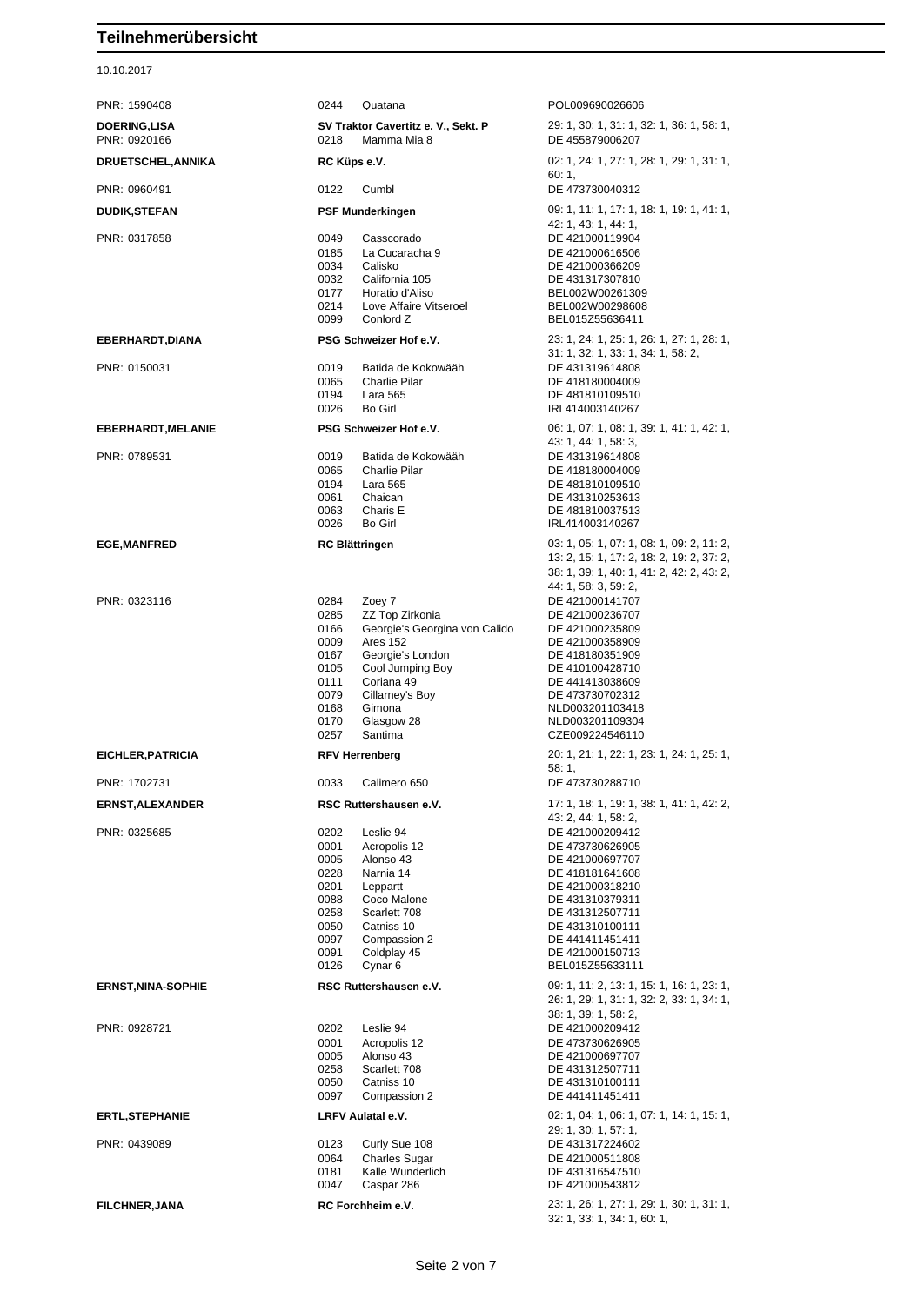## 10.10.2017

| PNR: 1105419                              | 0211<br>Lorenzo 312                                                                                                                                                                                                                                                                                                                                                                                                                                                                                                                                                         | DE 481810070704                                                                                                                                                                                                                                                                                                                                                                                                                                                      |
|-------------------------------------------|-----------------------------------------------------------------------------------------------------------------------------------------------------------------------------------------------------------------------------------------------------------------------------------------------------------------------------------------------------------------------------------------------------------------------------------------------------------------------------------------------------------------------------------------------------------------------------|----------------------------------------------------------------------------------------------------------------------------------------------------------------------------------------------------------------------------------------------------------------------------------------------------------------------------------------------------------------------------------------------------------------------------------------------------------------------|
| <b>FOERSTER, SILAS</b>                    | RSC Ruttershausen e.V.                                                                                                                                                                                                                                                                                                                                                                                                                                                                                                                                                      | 23: 2, 26: 2, 27: 1, 28: 1, 29: 2, 30: 2,<br>31: 2, 32: 1, 33: 1, 49: 2, 58: 2,                                                                                                                                                                                                                                                                                                                                                                                      |
| PNR: 1549763                              | Egano 20<br>0142<br>0243<br>Quantico 20                                                                                                                                                                                                                                                                                                                                                                                                                                                                                                                                     | DE 431319746503<br>DE 421000316810                                                                                                                                                                                                                                                                                                                                                                                                                                   |
| <b>FROESCHL,CORINNA</b>                   | PSG Schweizer Hof e.V.                                                                                                                                                                                                                                                                                                                                                                                                                                                                                                                                                      | 10: 1, 12: 1, 14: 1, 41: 1, 42: 1, 53: 1,                                                                                                                                                                                                                                                                                                                                                                                                                            |
| PNR: 0388388                              | 0192<br>Laika 495<br>0197<br>Leila 321<br>0182<br>Karamba 9<br>0230<br>Nevado 53<br>0200<br>Leonardo 833<br>0186<br>La Victoire<br>0265<br>Spencer 81<br>0234<br>Patricia 215<br>0073<br>Chivas 58<br>0054<br>Celiena 3<br>0187<br>Lady Late H<br>0268<br>Stalypso's Lady 2<br>Zazou BW<br>0281<br>0240<br>Pilodino<br>0131<br>Denik<br>0149<br>Erthago<br>0173<br>Gucci Blue<br>0175<br>Harleyson Z 3                                                                                                                                                                      | 60:1,<br>DE 435350334404<br>DE 481810122105<br>DE 457570020006<br>DE 421000003106<br>DE 418181506807<br>DE 421000428705<br>DE 418184075309<br>DE 451510234508<br>DE 456370035210<br>DE 481810268911<br>DE 481810077412<br>DE 456370094212<br>NLD003200413444<br>POL009510102106<br>SVK001622146803<br>NLD003200913169<br>NLD003201102728<br>BEL015Z55725509                                                                                                          |
| <b>FROMM, MAXIMILIAN</b><br>PNR: 0981082  | RV Greppin 1990 e.V.<br>0084<br>Clea Lou 2<br>0216<br>Lucky Girl 38<br>0172<br>Grandir K                                                                                                                                                                                                                                                                                                                                                                                                                                                                                    | 02: 2, 04: 2,<br>DE 455870072810<br>DE 421000561412<br>DE 421009799912                                                                                                                                                                                                                                                                                                                                                                                               |
| <b>FUCHS,EDITH</b>                        | Pffrd. Auerbach e.V.                                                                                                                                                                                                                                                                                                                                                                                                                                                                                                                                                        | 23: 1, 24: 1, 25: 1, 26: 1, 27: 1, 28: 1,<br>58: 1,                                                                                                                                                                                                                                                                                                                                                                                                                  |
| PNR: 0469130                              | 0106<br>Coolman 63<br>0263<br>Skyfall 13<br>0104<br>Conterno 11                                                                                                                                                                                                                                                                                                                                                                                                                                                                                                             | DE 421000600505<br>DE 433330359008<br>DE 473730252409                                                                                                                                                                                                                                                                                                                                                                                                                |
| <b>GASSNER, VERONICA</b><br>PNR: 0729092  | Hallertauer RFV Rohr e.V.<br>0070<br>Chilano 3                                                                                                                                                                                                                                                                                                                                                                                                                                                                                                                              | 10:1,<br>DE 456370310610                                                                                                                                                                                                                                                                                                                                                                                                                                             |
| GEHRING,ANNA                              | Reiterinitiative Altensee e.V.                                                                                                                                                                                                                                                                                                                                                                                                                                                                                                                                              | 02: 1, 04: 1, 06: 1, 10: 1, 12: 1, 14: 1,<br>18: 1, 34: 1, 36: 1, 37: 1, 38: 1, 40: 1,<br>57:1,                                                                                                                                                                                                                                                                                                                                                                      |
| PNR: 1502366                              | Que Sera St<br>0245<br>0036<br>Call my name 2<br>0183<br>Korano's Firebird                                                                                                                                                                                                                                                                                                                                                                                                                                                                                                  | DE 441411923405<br>DE 481810299510<br>DE 418180039312                                                                                                                                                                                                                                                                                                                                                                                                                |
| <b>GENCHEV, GENCHO</b>                    | RSG Amberg-Köfering e.V.                                                                                                                                                                                                                                                                                                                                                                                                                                                                                                                                                    | 01: 1, 03: 1, 05: 1, 07: 1, 08: 1, 09: 1,<br>11: 1, 13: 1, 15: 1, 16: 1, 17: 1, 18: 1,<br>19: 1, 41: 2, 42: 2, 43: 2, 44: 2, 58: 2,                                                                                                                                                                                                                                                                                                                                  |
| PNR: 1590896                              | Cerolido<br>0057<br>0225<br>Mr. Quality<br>0224<br>Montendro 3<br>0221<br>Maros 6<br>0119<br>Crunchy Nut LM<br>0248<br>Quidams Star Melloni<br>0092<br>Colestin H<br>0074<br>Chloe 32<br>0096<br>Colour My Life H<br>0101<br>Connor Son<br>0190<br>Lagano 13<br>0124<br>Curt AS<br>0269<br><b>Standing Ovation 24</b><br>0174<br>Guignol 3<br>0080<br>Ciro di Briconcello<br>0267<br>Stalino 6<br>0132<br>Diacor<br>0138<br>Dorano 17<br>0148<br>Equador 48<br>0135<br>Donald 554<br>0146<br>Emilie K<br>0141<br>Earth Quake<br>0165<br>Galactico Z<br>0157<br>Fleetwood 41 | DE 421000243808<br>DE 421000553308<br>DE 456370128409<br>DE 456370146210<br>DE 421000016210<br>DE 421000577910<br>DE 455870349910<br>DE 441410544511<br>DE 473731531810<br>DE 421000094011<br>DE 421000528611<br>DE 441410177911<br>DE 431316004412<br>DE 431311900612<br>DE 433330623012<br>DE 431313906412<br>DE 418180762912<br>NLD003200803626<br>NLD003200903225<br>NLD003200805640<br>BEL002W00229692<br>NLD003200900440<br>IRL414004455887<br>NLD003201008671 |
| <b>GREIF, SOPHIA</b>                      | RC Tattersall Nürnberg e.V.                                                                                                                                                                                                                                                                                                                                                                                                                                                                                                                                                 | 26: 1, 27: 1, 28: 1, 32: 2, 33: 1, 34: 1,<br>52: 2, 61: 1,                                                                                                                                                                                                                                                                                                                                                                                                           |
| PNR: 1671032                              | 0180<br>Jamaika R<br>0044<br>Casandro 20                                                                                                                                                                                                                                                                                                                                                                                                                                                                                                                                    | DE 433330068201<br>DE 481810030208                                                                                                                                                                                                                                                                                                                                                                                                                                   |
| <b>GRILL,CHRISTINA</b><br>PNR: 1530855    | Ruhpoldinger PSV e.V.<br>0158<br>Flora 528                                                                                                                                                                                                                                                                                                                                                                                                                                                                                                                                  | 21: 1, 25: 1, 61: 1,<br>DE 404989255305                                                                                                                                                                                                                                                                                                                                                                                                                              |
| <b>GRUNEWALD, MAREILE</b><br>PNR: 0334144 | RFG Marktredwitz e.V.<br>0059<br>Chacayo<br>0209<br><b>Little Prinzess</b>                                                                                                                                                                                                                                                                                                                                                                                                                                                                                                  | 25: 1, 28: 1, 31: 1, 61: 1,<br>DE 418181440207<br>DE 481819500506                                                                                                                                                                                                                                                                                                                                                                                                    |

# 18: 1, 34: 1, 36: 1, 37: 1, 38: 1, 40: 1, 11: 1, 13: 1, 15: 1, 16: 1, 17: 1, 18: 1, 19: 1, 41: 2, 42: 2, 43: 2, 44: 2, 58: 2, 52: 2, 61: 1,

Seite 3 von 7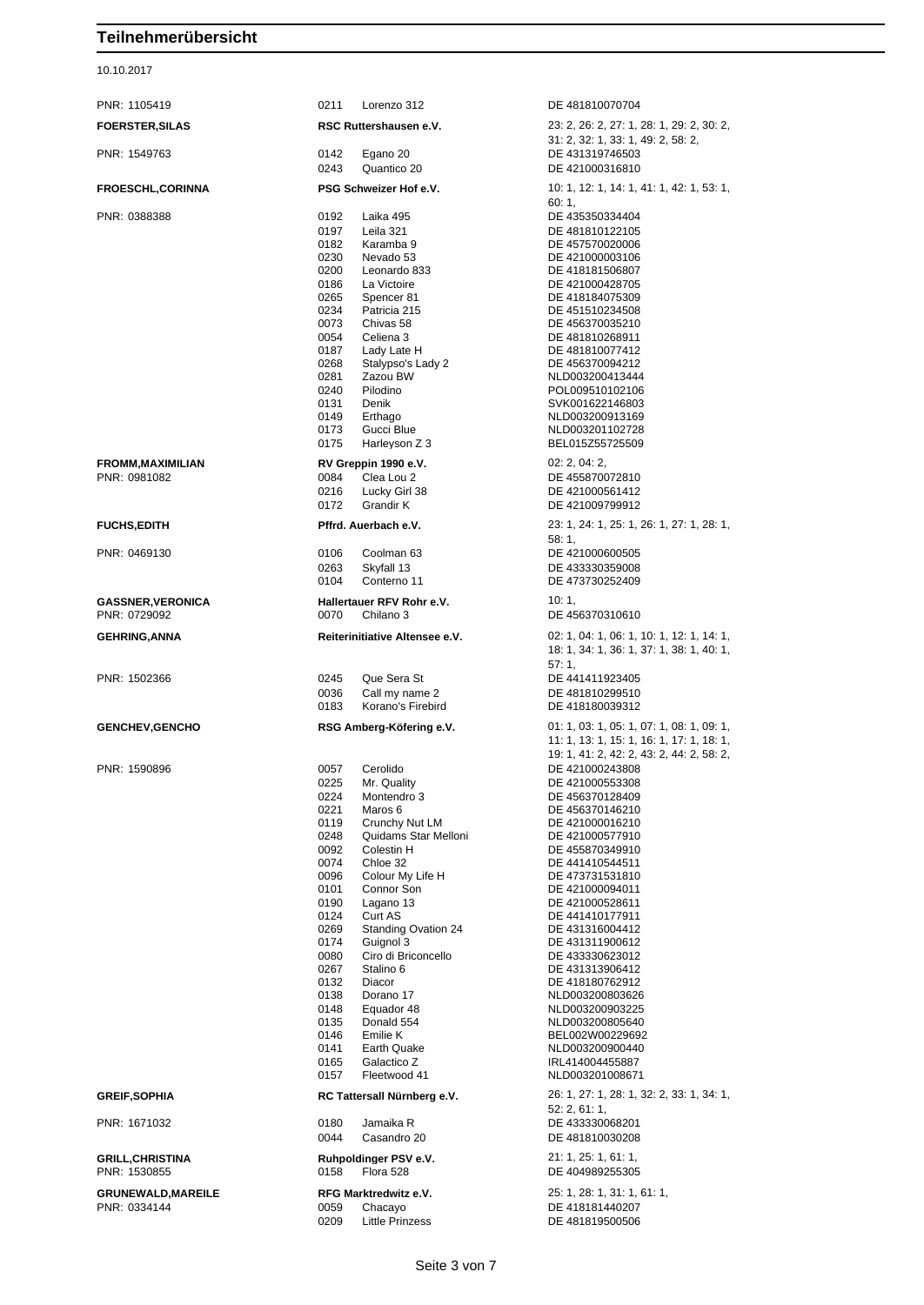### 10.10.2017

| <b>GUTWALD, ANDREAS</b>                  | TRV Gut Bohmerhof e.V.                                                                                                                                                         | 09: 2, 11: 2, 13: 1, 15: 1, 16: 1, 17: 1,<br>18: 2, 19: 1, 33: 1, 35: 1, 36: 1, 37: 1,<br>38: 2, 39: 2, 40: 2, 41: 2, 42: 2, 43: 2,                                   |
|------------------------------------------|--------------------------------------------------------------------------------------------------------------------------------------------------------------------------------|-----------------------------------------------------------------------------------------------------------------------------------------------------------------------|
| PNR: 0211040                             | 0120<br>Crystal 13<br>0164<br>Gaetane<br>0039<br>Camiro 35<br>0087<br>Clinsmann 4<br>0246<br>Qué tal<br>0129<br>Darleen SM<br>0227<br>My quick Melloni<br>0169<br>Giovanni 195 | 44: 1, 58: 6,<br>DE 433331343804<br>DE 341411387394<br>DE 421000114404<br>DE 421000064009<br>DE 421000014610<br>DE 421000010411<br>DE 421000600113<br>NLD003201104223 |
| <b>HAAS,LENA</b>                         | PSG Mausdorf e.V.                                                                                                                                                              | 29: 1, 30: 1, 31: 1, 32: 1, 33: 1, 34: 1,<br>41: 1, 49: 1, 60: 1,                                                                                                     |
| PNR: 0963403                             | 0260<br>Sienna 22                                                                                                                                                              | DE 433330486604                                                                                                                                                       |
| <b>HAIDER, JANINE</b><br>PNR: 1440100    | RFr. Landgestüt Landshut e.V.<br>0109<br>Corallo 4                                                                                                                             | 26: 1, 27: 1, 28: 1, 30: 1, 31: 1, 32: 1,<br>DE 421000125703                                                                                                          |
| <b>HAMMELE, KATHRIN</b><br>PNR: 0651510  | RFV Röhlingen u.U. 1924<br>0125<br><b>Cute Sorrel B</b>                                                                                                                        | 14: 1, 17: 1, 19: 1, 36: 1, 60: 1,<br>DE 421000082911                                                                                                                 |
| <b>HELMBERGER, MARIE</b>                 | Hallertauer RFV Rohr e.V.                                                                                                                                                      | 26: 1, 27: 2, 28: 1, 31: 1, 32: 1, 33: 1,                                                                                                                             |
| PNR: 1817437                             | 0114<br>Cosmic Clipper<br>0239<br>Pikör 7<br>0041<br>Cartoon 34                                                                                                                | 34: 1, 46: 1, 47: 1, 48: 1, 58: 2,<br>DE 431314407505<br>DE 441411555609<br>DE 441411103810                                                                           |
| <b>HINTZ, CORINNA</b>                    | RFV Lindenberg e.V.                                                                                                                                                            | 29: 1, 30: 1, 31: 1, 32: 2, 35: 1, 38: 1,                                                                                                                             |
| PNR: 0969671                             | 0242<br>Pyalotta<br>0095<br><b>Colorits Tochter A</b>                                                                                                                          | 39: 1, 40: 1, 55: 2,<br>DE 441411260205<br>DE 456370004009                                                                                                            |
| <b>HOLLWECK, MARINA</b>                  | RV Hollweck-Höhenberg e.V.                                                                                                                                                     | 02: 1, 04: 1, 06: 1, 07: 1, 24: 1, 29: 1,<br>30: 1, 31: 1, 36: 1, 37: 1, 55: 2,                                                                                       |
| PNR: 1037458                             | 0030<br>Calia 7<br>0140<br>Dunja 992                                                                                                                                           | DE 421000241110<br>DE 421000219311                                                                                                                                    |
| <b>JACOBI, PEPITA</b>                    | <b>RV Am Pohlheimer Wald</b>                                                                                                                                                   | 09: 1, 20: 2, 21: 2, 22: 2, 23: 2, 24: 2,                                                                                                                             |
| PNR: 1737995                             | 0098<br>Conley 5<br>0088<br>Coco Malone                                                                                                                                        | 25: 2, 35: 1, 58: 2,<br>DE 421000029000<br>DE 431310379311                                                                                                            |
| <b>JACOBI, VIKTORIA</b>                  | <b>RV Am Pohlheimer Wald</b>                                                                                                                                                   | 02: 1, 12: 1, 15: 1, 16: 1, 26: 1, 28: 1,<br>29: 1, 30: 1, 32: 2, 33: 2, 34: 2, 35: 2,<br>36: 2, 38: 2, 39: 2, 40: 2, 41: 1, 42: 1,<br>43: 1, 44: 1, 58: 4,           |
| PNR: 1705034                             | 0202<br>Leslie 94<br>0098<br>Conley 5<br>0207<br>Lipsius<br>0228<br>Narnia 14<br>0201<br>Leppartt<br>0088<br>Coco Malone<br>0075<br>Chupaman<br>0091<br>Coldplay 45            | DE 421000209412<br>DE 421000029000<br>DE 421000045105<br>DE 418181641608<br>DE 421000318210<br>DE 431310379311<br>DE 421000211912<br>DE 421000150713                  |
| <b>JOBST,LUIS</b>                        | Hallertauer RFV Rohr e.V.                                                                                                                                                      | 39: 1, 41: 1, 42: 1, 43: 2, 44: 1, 53: 2,                                                                                                                             |
| PNR: 1688445                             | 0197<br>Leila 321<br>0182<br>Karamba 9<br>0234<br>Patricia 215<br>0073<br>Chivas 58<br>0268<br>Stalypso's Lady 2<br>Zazou BW<br>0281                                           | 58:3.<br>DE 481810122105<br>DE 457570020006<br>DE 451510234508<br>DE 456370035210<br>DE 456370094212<br>NLD003200413444                                               |
| <b>JOBST, MARLENE</b><br>PNR: 1688446    | Hallertauer RFV Rohr e.V.<br>0192<br>Laika 495<br>0131<br>Denik                                                                                                                | 25: 1, 26: 1, 28: 1, 46: 1, 58: 1,<br>DE 435350334404<br>SVK001622146803                                                                                              |
| <b>KAUS, PETER</b>                       | RFV Wölfersheim e.V.                                                                                                                                                           | 38: 2, 39: 1, 41: 1, 42: 2, 43: 2, 44: 1,                                                                                                                             |
| PNR: 0237978                             | 0136<br>Donna Bela Vega                                                                                                                                                        | 60:3,<br>DE 441411336505                                                                                                                                              |
|                                          | 0103<br>Contara 13<br>0117<br>Cristinchen<br>0145<br>Elvis 256<br>0116<br>Crewiz                                                                                               | DE 421000121909<br>DE 421000523309<br>DE 431310079210<br>DE 451510511309                                                                                              |
| <b>KELLER, STEFANIE</b><br>PNR: 0484841  | RSC Ruttershausen e.V.<br>0062<br>Chapeau Clara                                                                                                                                | 12: 1, 14: 1, 16: 1, 17: 1, 33: 1, 58: 1,<br>DE 421000321110                                                                                                          |
| <b>KERSCHER, ALINA</b><br>PNR: 1181458   | RFV Hahnbach e.V.<br>0051<br>Catoca                                                                                                                                            | 37: 1, 52: 1, 61: 1,<br>DE 441411202110                                                                                                                               |
| <b>KLAUSE, FRANZISKA</b><br>PNR: 0767851 | <b>RV Augsburg-West</b><br>Cordenio<br>0110<br>0031<br>Calicia 2<br>0216<br>Lucky Girl 38                                                                                      | 02: 2, 04: 2,<br>DE 437000289104<br>DE 418180214612<br>DE 421000561412                                                                                                |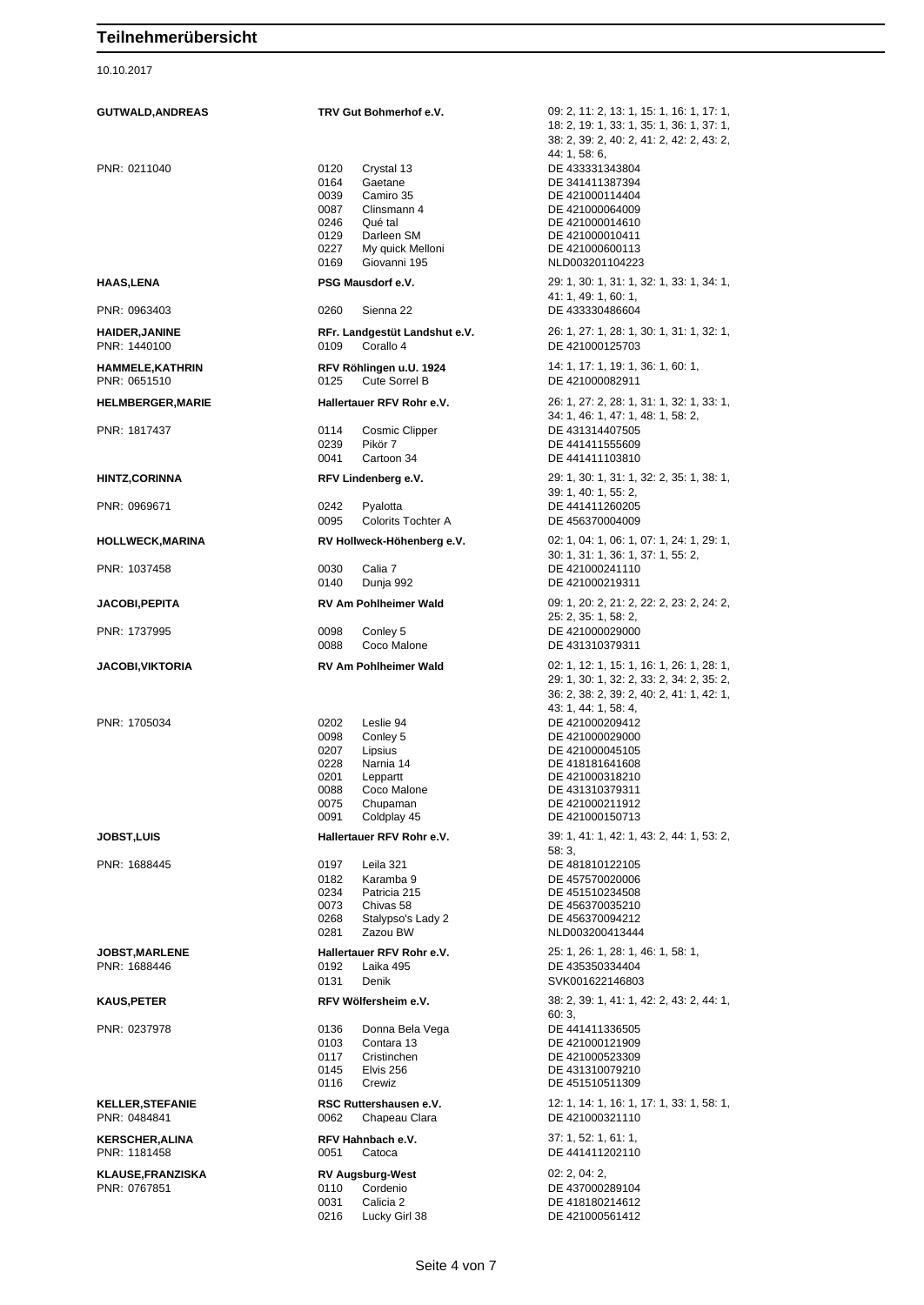10.10.2017

| PNR: 0767851                            | 0172<br>0139                                         | Grandir K<br><b>Duke 292</b>                                                                          | DE 421009799912<br>NLD003200812346                                                                                                |
|-----------------------------------------|------------------------------------------------------|-------------------------------------------------------------------------------------------------------|-----------------------------------------------------------------------------------------------------------------------------------|
| <b>KNORR, BERND</b>                     |                                                      | <b>RFV Kochertal</b>                                                                                  | 36: 1, 37: 1, 38: 2, 39: 2, 40: 2, 41: 2,<br>42: 2, 43: 2, 44: 2, 60: 3,                                                          |
| PNR: 0088386                            | 0208<br>0176<br>0153<br>0191<br>0100<br>0151         | Little Luis<br>Haysome<br>Eye on me<br>Lagrina de Allegria<br>Connem<br>Ever so easy                  | DE 431313323205<br>DE 431310717007<br>DE 433331003209<br>DE 431310579909<br>DE 421000031711<br>DE 431311314210                    |
| <b>KRAUSS,LISA</b>                      |                                                      | Neumarkter PSFr. e.V.                                                                                 | 23: 2, 24: 2, 25: 2, 26: 2, 27: 2, 28: 2,<br>30: 2, 33: 1, 34: 1, 58: 2,                                                          |
| PNR: 1569360                            | 0232<br>0275                                         | No Problem R<br>Tin Centa                                                                             | DE 487000243505<br>DE 481810015008                                                                                                |
| <b>LAUBER, STEFANIE</b><br>PNR: 1779949 | 0171                                                 | RC Auerbach e.V.<br>Golden Zengö                                                                      | 20: 1, 21: 1, 22: 1, 58: 1,<br>HUN001101030000                                                                                    |
| LEUTENMAIER, THERESA<br>PNR: 0814980    | 0163                                                 | RSG Edelstetten e.V.<br>Funny 278                                                                     | 35: 1, 36: 1, 50: 1, 58: 1,<br>DE 481811196003                                                                                    |
| LOEHR, WOLFGANG                         |                                                      | RC Heroldsberg e.V.                                                                                   | 01: 1, 08: 1, 37: 1, 38: 1, 39: 1, 40: 1,<br>60:1,                                                                                |
| PNR: 0698944                            | 0193<br>0035<br>0076<br>0210<br>0256                 | Lando L<br>Call me Carola<br>Ciara 92<br>Lordarius<br>Rubina 435                                      | DE 418182547304<br>DE 421000509409<br>DE 456370011012<br>DE 456370011013<br>DE 481810162813                                       |
| <b>MAIER, STEPHANIE</b><br>PNR: 0579914 | 0034<br>0262                                         | <b>RV Heidenheim</b><br>Calisko<br>Sito 10                                                            | 17: 1, 18: 1, 19: 1, 36: 1,<br>DE 421000366209<br>DE 431311309111                                                                 |
| <b>MERLI SOLER, ALEJANDRO</b>           |                                                      | RFV Großenwiehe e.V.                                                                                  | 03: 2, 05: 2, 08: 2, 11: 2, 13: 2, 16: 2,<br>17: 2, 19: 2, 38: 2, 39: 2, 40: 2, 41: 2,<br>42: 2, 43: 2, 44: 2, 51: 2, 55: 6,      |
| PNR: 1182369                            | 0090<br>0271<br>0272<br>0273<br>0156                 | Colano 5<br>Südwind's Ciganello<br>Südwind's Happy Jack<br>Südwind's Johnny Jumper<br><b>Fix Date</b> | DE 421000357907<br>DE 421000242211<br>DE 421000208112<br>DE 418180235512<br>NLD003201008271                                       |
| <b>MUELLER, MARIE</b><br>PNR: 1517495   | 0154<br>0089                                         | RC Schloß Wernstein e.V.<br>FH Komtesse II<br>Coland's Little                                         | 46: 1, 47: 1, 48: 1,<br>DE 457000048504<br>DE 456370045311                                                                        |
| <b>MUHR, KATHLEEN</b><br>PNR: 0453612   | 0053                                                 | RFV Hahnbach e.V.<br>Celestino 19                                                                     | 33: 1, 34: 1, 39: 1, 40: 1,<br>DE 421000340109                                                                                    |
| PELIKAN, MARKUS                         |                                                      | PSG Abenberg/Ebersbach e.V.                                                                           | 24: 1, 25: 1, 26: 1, 27: 1, 45: 1, 46: 1,<br>47: 1, 48: 1, 60: 2,                                                                 |
| PNR: 1572939                            | 0020<br>0274                                         | Beauty Star 4<br>Talentino 3                                                                          | DE 437378034205<br>DE 431311911210                                                                                                |
| PETOJAN, MARINE<br>PNR: 1637662         | 0238                                                 | RFG Marktredwitz e.V.<br>Picobella 6                                                                  | 32: 1, 33: 1, 34: 1, 57: 1,<br>DE 431311322908                                                                                    |
| PINZL, TANJA                            |                                                      | RFV Dirnau-Burglengenfeld e.V.                                                                        | 35: 1, 37: 1, 38: 1, 39: 1, 40: 1, 42: 1,<br>44: 1, 55: 1,                                                                        |
| PNR: 1332771                            | 0199                                                 | Lennox Liverpool                                                                                      | DE 481810305902                                                                                                                   |
| <b>PRIEBE, ALICA</b><br>PNR: 0826622    | 0007                                                 | RFV An der Talmühle-Havekost e.V.<br>Aquido 2                                                         | 12: 1, 14: 1, 30: 1, 32: 1, 55: 1,<br>DE 456570276411                                                                             |
| <b>REEB,LISA</b><br>PNR: 0712375        | 0145                                                 | RFV Horlofftal Hungen e.V.<br>Elvis 256                                                               | 15: 1, 23: 1, 24: 1, 26: 1, 27: 1, 28: 1,<br>30: 1, 31: 1, 60: 1,<br>DE 431310079210                                              |
| RIEMENSCHNEIDER, NICOLE JANI            |                                                      | RFV Traisa e.V.                                                                                       | 26: 1, 28: 1, 30: 1,                                                                                                              |
| PNR: 0945968                            | 0074<br>0174<br>0080<br>0267<br>0132<br>0135<br>0165 | Chloe 32<br>Guignol 3<br>Ciro di Briconcello<br>Stalino 6<br>Diacor<br>Donald 554<br>Galactico Z      | DE 441410544511<br>DE 431311900612<br>DE 433330623012<br>DE 431313906412<br>DE 418180762912<br>NLD003200805640<br>IRL414004455887 |
| ROEHNERT, CARSTEN                       |                                                      | PSG Eichenhof Fr.richt e.V.                                                                           | 27: 1, 28: 1, 29: 1, 32: 1, 33: 1, 35: 1,<br>37:1,60:1,                                                                           |
| PNR: 0218022                            | 0071                                                 | Chili Pepper 10                                                                                       | DE 481819287308                                                                                                                   |
| ROLSHOVEN-RUEGHEIMER, KIMI              |                                                      | RFV Rathsberg-Erlangen e.V.                                                                           | 02: 1, 23: 2, 24: 2, 25: 1, 45: 1, 46: 1,<br>47: 1, 48: 1, 60: 2,                                                                 |
| PNR: 1723290                            | 0133<br>0235                                         | Diva de Luna 3<br>Penelope SG                                                                         | DE 435350278707<br>DE 443435676111                                                                                                |
| <b>SCHAETZEL, CHRISTIAN</b>             |                                                      | <b>FRV Neuhofen</b>                                                                                   | 35: 1, 36: 1, 37: 1, 38: 1, 39: 1, 41: 1,<br>50: 1, 54: 3,                                                                        |
| PNR: 0224013                            | 0250                                                 | Quirado 5                                                                                             | DE 421000600306                                                                                                                   |

NLD003200812346 42: 2, 43: 2, 44: 2, 60: 3, DE 431310717007 DE 433331003209 DE 431310579909 DE 421000031711 DE 431311314210 30: 2, 33: 1, 34: 1, 58: 2, DE 481810015008 60: 1, DE 421000509409 DE 456370011012 DE 456370011013 DE 481810162813 DE 421000366209 DE 431311309111 17: 2, 19: 2, 38: 2, 39: 2, 40: 2, 41: 2, 42: 2, 43: 2, 44: 2, 51: 2, 55: 6, DE 421000242211 DE 421000208112 DE 418180235512 NLD003201008271 DE 457000048504 DE 456370045311 DE 421000340109 47: 1, 48: 1, 60: 2, DE 431311911210 44: 1, 55: 1, DE 456570276411 30: 1, 31: 1, 60: 1, DE 431311900612 DE 433330623012 DE 431313906412 DE 418180762912 NLD003200805640 IRL414004455887 37: 1, 60: 1, 47: 1, 48: 1, 60: 2, DE 443435676111 50: 1, 54: 3,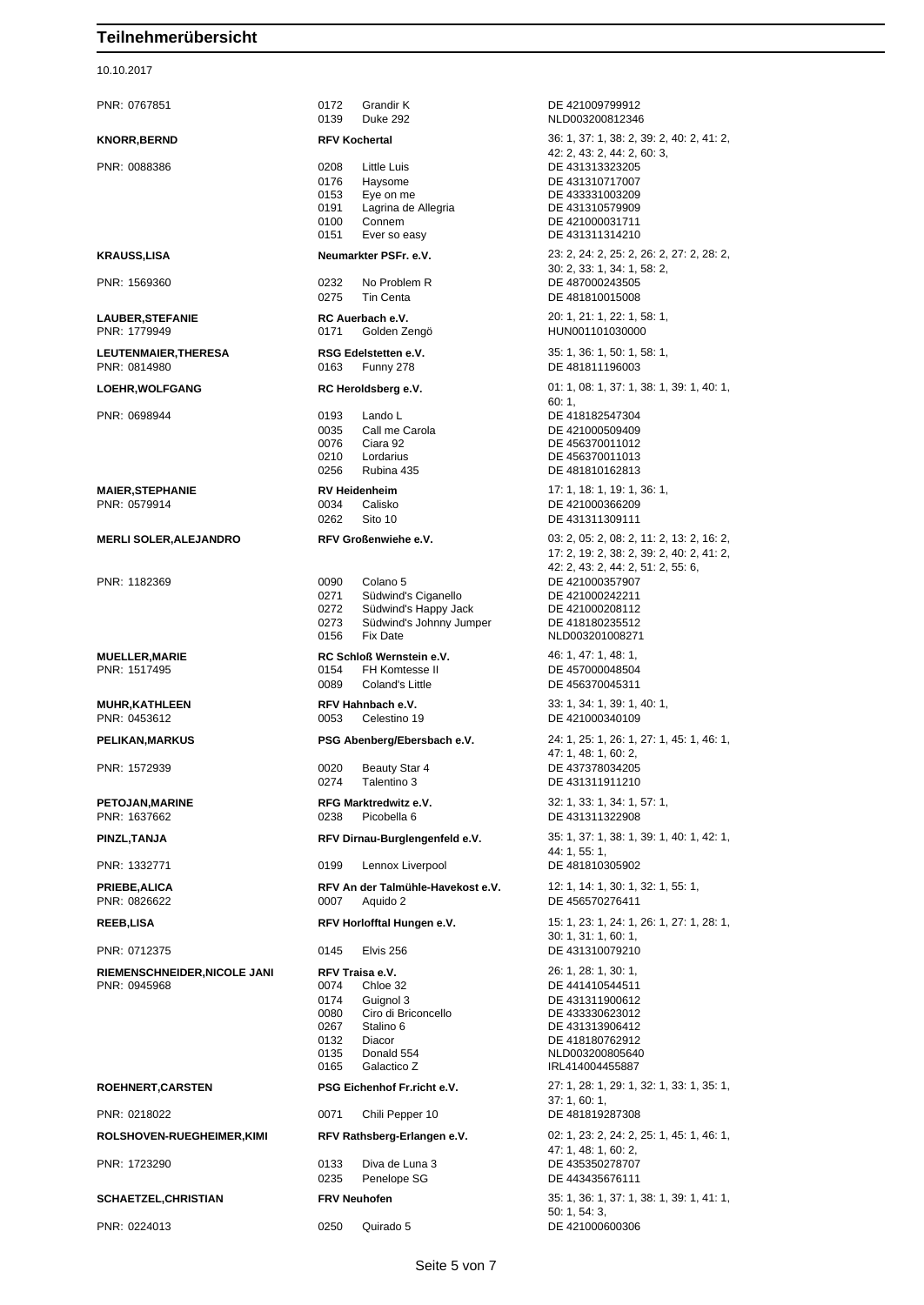10.10.2017

| PNR: 0224013                             | 0107<br>0198                                         |
|------------------------------------------|------------------------------------------------------|
| <b>SCHARF, MARIO</b>                     | <b>Börlner</b>                                       |
| PNR: 0603733                             | 0043<br>0223<br>0188                                 |
| <b>SCHARF, MARTIN</b>                    | Börlner                                              |
| PNR: 0603735                             | 0206<br>0247<br>0083<br>0160<br>0013<br>0082<br>0037 |
| <b>SCHIESSL, ROBERT</b>                  | <b>RFV IIIe</b>                                      |
| PNR: 0610088                             | 0118                                                 |
| <b>SCHINDLBECK, SELINA</b>               | Hallerta                                             |
| PNR: 1607782                             | 0113                                                 |
| <b>SCHINDLER, JESSICA</b>                | <b>RFV Ne</b>                                        |
| PNR: 1641529                             | 0056<br>0203<br>0189<br>0222                         |
| <b>SCHMIDT, MANFRED</b><br>PNR: 0237407  | <b>RFV He</b><br>0017<br>0251                        |
| <b>SCHOERGHUBER, STEFANIE</b>            | <b>TRV Gu</b>                                        |
| PNR: 0820538                             | 0027                                                 |
| <b>SCHREINER, JANINE</b>                 | 0134<br><b>RV Jett</b>                               |
| PNR: 0780953                             | 0196<br>0015                                         |
| <b>SCHUERLE, LAURA</b>                   | 0018<br><b>RFV He</b>                                |
| PNR: 1752419                             | 0048                                                 |
| <b>SCHULZE.LARISSA</b>                   | <b>TG Ulm</b>                                        |
| PNR: 0649212                             | 0012<br>0003                                         |
| <b>SCHWAB, RAINER</b><br>PNR: 0161046    | <b>PSZVR</b><br>0060<br>0029<br>0283                 |
| <b>SCHWEIZER, CARLA</b>                  | <b>RV Heid</b>                                       |
| PNR: 1077746                             | 0213<br>0034<br>0011<br>0205                         |
| <b>SEIDL, ANN-SOPHIE</b><br>PNR: 1678374 | Hallerta<br>0277<br>0259<br>0024                     |
| <b>SOEDER, SIMON</b><br>PNR: 1789464     | <b>RG Him</b><br>0143                                |
| SPANDL, DANIELA<br>PNR: 1545352          | <b>RFV Direct</b><br>0237                            |
| <b>SPERL, STEFANIE</b>                   | <b>RV Hüll</b>                                       |
| PNR 1773528                              | 0056                                                 |

| 0198                         | 0107 Copyright 14<br>Lennox 392                                                        | DE 431310749307<br>DE 455678060610                                                                                  |
|------------------------------|----------------------------------------------------------------------------------------|---------------------------------------------------------------------------------------------------------------------|
|                              | Böriner PSV 99 e.V.                                                                    | 10: 1, 12: 1, 14: 1,                                                                                                |
| 0043                         | Casandra 50                                                                            | 30: 2, 31: 1, 49: 1,<br>DE 487000386103                                                                             |
| 0223<br>0188                 | Mephisto 369<br>Lady Lou 131                                                           | DE 455878062209<br>DE 455870307911                                                                                  |
|                              | Böriner PSV 99 e.V.                                                                    | 18: 1, 19: 1, 35: 1,                                                                                                |
| 0206<br>0083<br>0160<br>0013 | Linus 352<br>0247 Quick Step 64<br>Clara 118<br>Frau Schwarze<br>سط<br>Avita 5<br>ا? ∹ | 43: 2, 44: 2, 58: 5,<br>DE 418180036907<br>DE 455870253107<br>DE 431319692908<br>DE 433330177409<br>DE 455870241710 |
| 0082<br>0037 Callea          | Clair 20                                                                               | DE 455870219412<br>DE 455870287613                                                                                  |
|                              | RFV Illertissen u.U.e.V.                                                               | 24: 1, 25: 1, 26: 1,<br>30: 1, 31: 1, 58: 1,                                                                        |
| 0118                         | Crossfire 25                                                                           | DE 421000035210                                                                                                     |
|                              | Hallertauer RFV Rohr e.V.                                                              | 20: 1, 21: 1, 22: 1,<br>58:1,                                                                                       |
|                              | 0113 Corrodina                                                                         | DE 473739076608                                                                                                     |
| <b>RFV Neuffen</b>           |                                                                                        | 33: 1, 37: 2, 42: 1,<br>60:3,                                                                                       |
| 0056<br>0203<br>0189<br>0222 | Cembra<br>Lightning 73<br>Lady Loulou<br>Marron-Bahia                                  | DE 441411161304<br>DE 441410900800<br>DE 431316007406<br>AUT20011003820                                             |
| 0017                         | RFV Heuchling-Lauf e. V.<br>Baluli                                                     | 27: 1, 28: 1, 31: 1,<br>DE 481810286510                                                                             |
| 0251                         | Rassondo 2                                                                             | CZE00922027590                                                                                                      |
|                              | TRV Gut Bohmerhof e.V.                                                                 | 23: 1, 24: 1, 25: 1,<br>58:2,                                                                                       |
| 0027<br>0134                 | Bohmerhofs Silia R<br>Dolce Vita 192                                                   | DE 381812586597<br>DE 433330163409                                                                                  |
| <b>RV Jettingen</b>          |                                                                                        | 02: 1, 04: 1, 06: 1,<br>35: 1, 36: 1, 38: 1,                                                                        |
| 0196<br>0015<br>0018         | Le Quinto<br>Bacaro 3<br>Baquero 7                                                     | DE 473730589211<br>DE 473730587313<br>DE 473730412413                                                               |
|                              | <b>RFV Heuchlingen</b>                                                                 | 23: 1, 28: 1, 30: 1,<br>57:1,                                                                                       |
| 0048                         | Cassady 549                                                                            | DE 431317006609                                                                                                     |
|                              | TG Ulm-Örlingen                                                                        | 36: 1, 37: 1, 38: 1,                                                                                                |
| 0012<br>0003                 | Avalon 256<br>Alfred 84                                                                | 50: 1, 51: 1, 52: 1,<br>DE 473730164304<br>DE 473730499410                                                          |
| 0060                         | PSZV Riedmühle Grünsfeld e.V.<br>Chacco Loup                                           | 41: 2, 42: 2, 43: 2,<br>DE 473730205708                                                                             |
| 0029<br>0283                 | Boris 231<br>Zidane 69                                                                 | NLD00320060880<br>NLD003200409384                                                                                   |
| <b>RV Heidenheim</b>         |                                                                                        | 01: 1, 03: 1, 04: 1,                                                                                                |
| 0034<br>0011<br>0205         | 0213 Louraine<br>Calisko<br>Atlantis 191<br>Lindos van't Oudbos                        | 36: 1, 39: 1, 40: 1,<br>DE 473730323606<br>DE 421000366209<br>NLD00320050963<br>BEL002W0029917                      |
|                              | Hallertauer RFV Rohr e.V.                                                              | 46: 1, 47: 1, 48: 1,                                                                                                |
| 0277 Twyx<br>0259<br>0024    | Sharan 34<br>Berkzicht Rob 2                                                           | DE 410100094306<br>DE 404040134701<br>NLD018020061089                                                               |
| 0143                         | RG Himmelgarten e.V.<br>El Vira                                                        | 24: 1, 25: 1,<br>DE 434340406005                                                                                    |
| 0237                         | RFV Dirnau-Burglengenfeld e.V.<br>Piano 52                                             | 23: 1, 26: 1, 27: 1,<br>DE 481810265603                                                                             |
| RV Hülben                    |                                                                                        | 20: 1, 21: 2, 22: 1,<br>27: 1, 28: 1, 60: 2,                                                                        |
| 0056<br>0203<br>0254         | Cembra<br>Lightning 73<br>0150 Escada 276<br>Rock' n' Rose                             | DE 441411161304<br>DE 441410900800<br>DE 431317406508<br>DE 473730205303                                            |
|                              |                                                                                        |                                                                                                                     |

DE 431310749307 DE 455678060610 **SCHARF,MARIO Börlner PSV 99 e. V.** 10: 1, 12: 1, 14: 1, 16: 1, 24: 1, 29: 1, 30: 2, 31: 1, 49: 1, DE 487000386103 DE 455878062209 DE 455870307911 **SCHARF,MARTIN Börlner PSV 99 e. V.** 18: 1, 19: 1, 35: 1, 36: 1, 41: 2, 42: 2, 43: 2, 44: 2, 58: 5, DE 418180036907 DE 455870253107 DE 431319692908 DE 433330177409 DE 455870241710 DE 455870219412 DE 455870287613 **SCHIESSL,ROBERT RFV Illertissen u.U.e.V.** 24: 1, 25: 1, 26: 1, 27: 1, 28: 1, 29: 1, 30: 1, 31: 1, 58: 1, DE 421000035210 **SCHINDLBECK,SELINA Hallertauer RFV Rohr e.V.** 20: 1, 21: 1, 22: 1, 23: 1, 24: 1, 25: 1, 58: 1, DE 473739076608 33: 1, 37: 2, 42: 1, 51: 2, 52: 1, 53: 2, 60: 3, DE 441411161304 DE 441410900800 DE 431316007406 AUT200110038206 **SCHMIDT,MANFRED RFV Heuchling-Lauf e. V.** 27: 1, 28: 1, 31: 1, 49: 1, 60: 1, DE 481810286510 CZE009220275906 **SCHOERGHUBER,STEFANIE TRV Gut Bohmerhof e.V.** 23: 1, 24: 1, 25: 1, 26: 1, 27: 1, 28: 1, 58: 2, DE 381812586597 DE 433330163409 02: 1, 04: 1, 06: 1, 07: 1, 32: 1, 33: 1, 35: 1, 36: 1, 38: 1, 58: 2, DE 473730589211 DE 473730587313 DE 473730412413 **SCHUERLE,LAURA RFV Heuchlingen** 23: 1, 28: 1, 30: 1, 31: 1, 34: 1, 49: 1,  $57:1$ DE 431317006609 **SCHULZE,LARISSA TG Ulm-Örlingen** 36: 1, 37: 1, 38: 1, 39: 1, 41: 1, 42: 1, 50: 1, 51: 1, 52: 1, 55: 2, DE 473730164304 DE 473730499410 **SCHWAB,RAINER PSZV Riedmühle Grünsfeld e.V.** 41: 2, 42: 2, 43: 2, 44: 2, 58: 3, DE 473730205708 NLD003200608806 NLD003200409384 01: 1, 03: 1, 04: 1, 11: 1, 13: 1, 15: 1, 36: 1, 39: 1, 40: 1, 50: 1, DE 473730323606 DE 421000366209 NLD003200509633 BEL002W00299174 **SEIDL,ANN-SOPHIE Hallertauer RFV Rohr e.V.** 46: 1, 47: 1, 48: 1, 58: 1, DE 410100094306 DE 404040134701 NLD018020061089 **SOEDER,SIMON RG Himmelgarten e. V.** 24: 1, 25: 1, DE 434340406005 **SPANDL,DANIELA RFV Dirnau-Burglengenfeld e.V.** 23: 1, 26: 1, 27: 1, 31: 1, 58: 1, DE 481810265603 **SPERL,STEFANIE RV Hülben** 20: 1, 21: 2, 22: 1, 24: 2, 25: 1, 26: 1, 27: 1, 28: 1, 60: 2, DE 441411161304 DE 473730205303 **STANG, PETRA RSC Ratisbona e.V.** 30: 1, 31: 1, 33: 2, 36: 2, 37: 1, 38: 1, 38: 1, 39: 1,